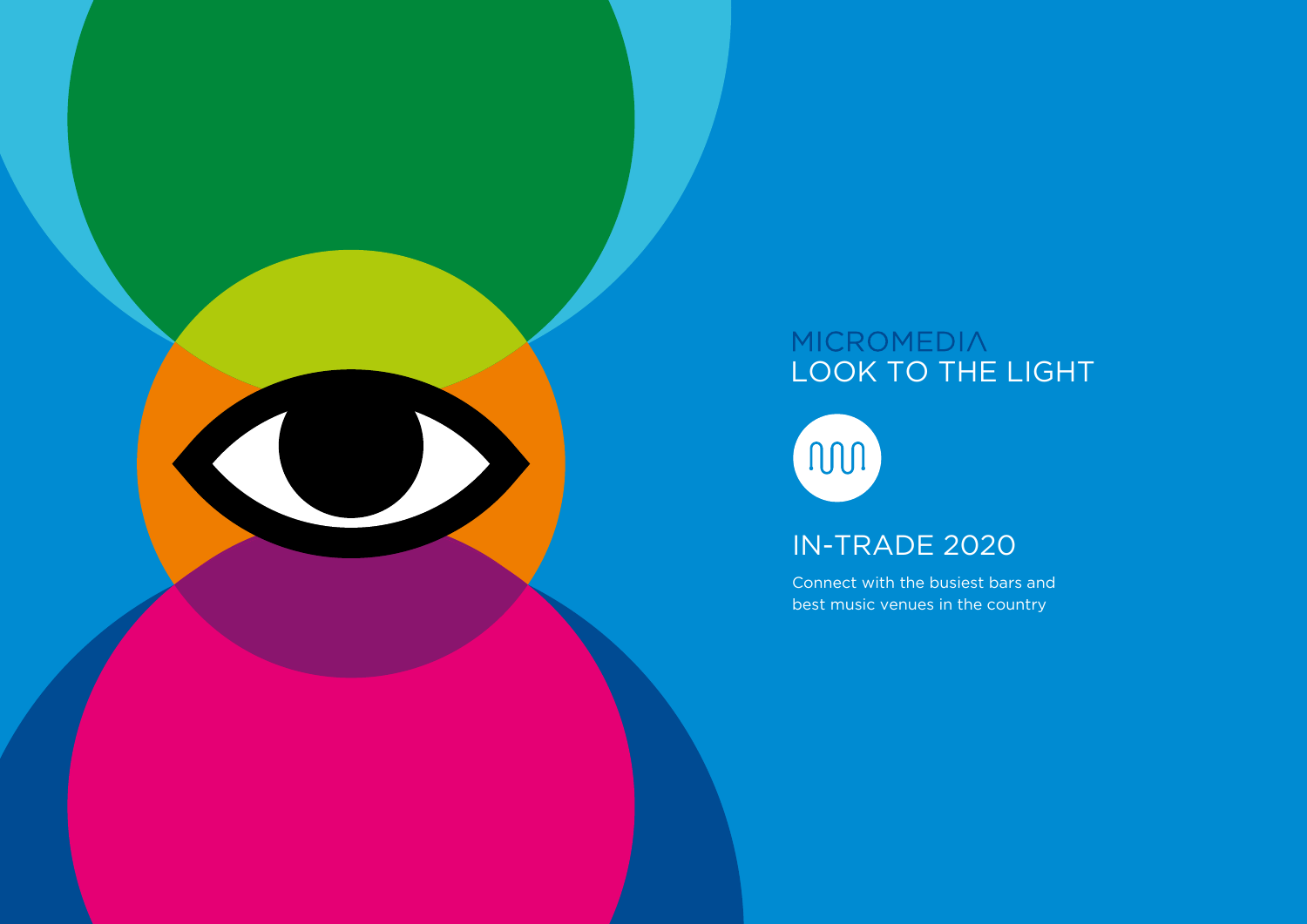Our in-trade network is a combination of Busy bars and some of the best music venues in the country with over 65 Screens. Our screens are integrated into those spaces where people meet, hang out, socialize and have fun.

Our network spans both street-side and internal. All our in-trade screens have dynamic functionality in-built so your content may be real-time activated through weather, location, demographic or events.

**We'd love to partner on longer term deals in 2020. Call us to chat through.**

#### Our Partners.

- **• Vicar St**
- **• Whelans**
- **• The Olympia**
- **• The Grand Social**
- **• The Barge**
- **• Bloody Marys**
- **• Everyman Theatre**
- **• Mercantile**
- **• Bello Bar**
- **• Ruin Bar**
- **• Soundhouse**
- **• Button Factory**
- **• Crow Bar**
- **• Jimmy Rabbits**
- **• The Bowery**
- **• Kimchi Hop House**
- **• The Well**
- **• Lost Lane**
- **• New Bernard Shaw**
- **• Back Page**

Our screens are integrated into those spaces where people meet, hang out, socialize and have fun.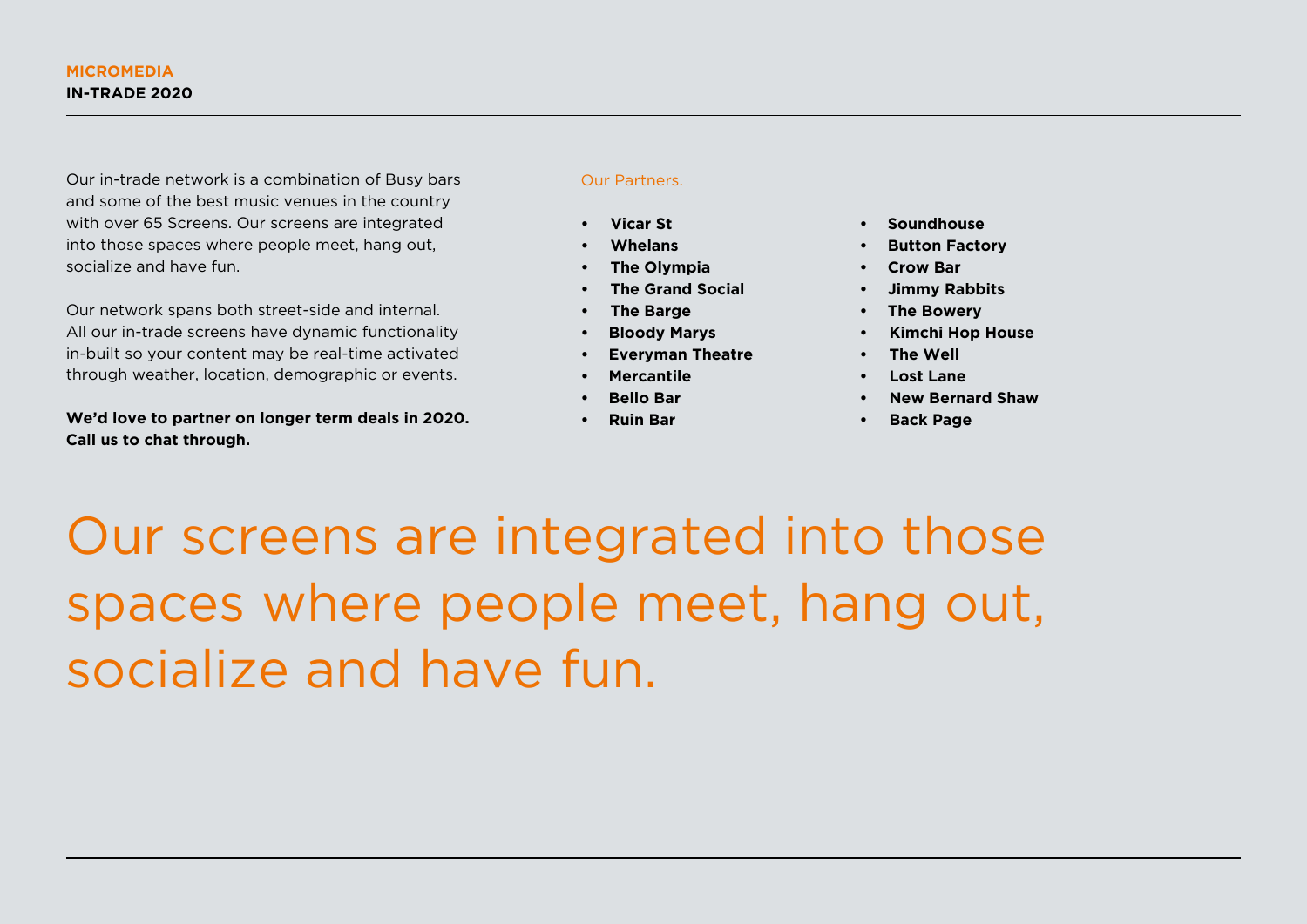#### **MICROMEDIA LIFESTYLE NETWORK DUBLIN**



South William - South William St



Our network spans both street-side and internal environments. 65 screens with a incredible daily 275,000 opportunities to see.

The Grand Social - Liffey Street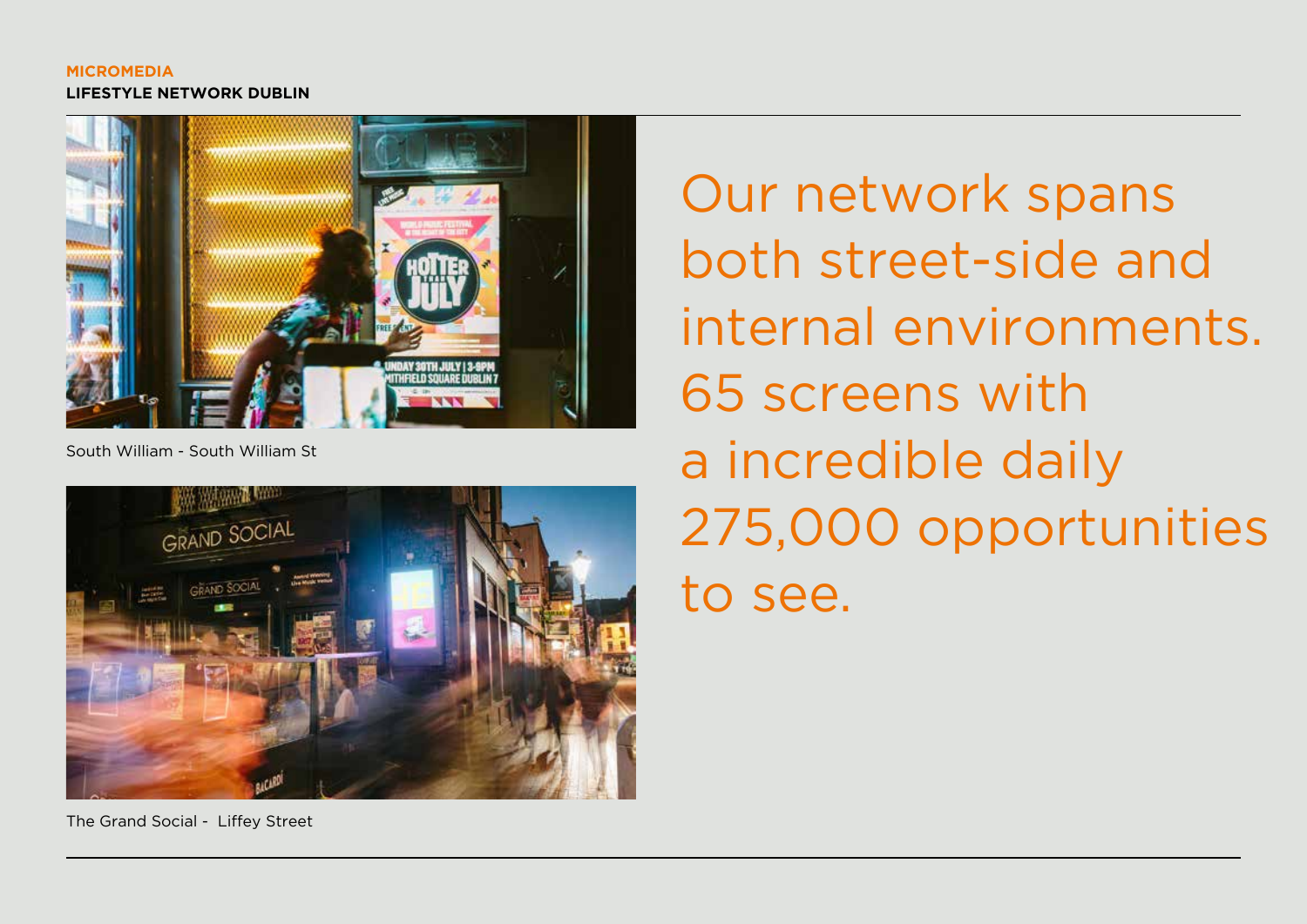**MERCANTILE** STREET SIDE

A

MERCANTEL

**THE HOTEL** 

D.

Ľ

**THEFT YES**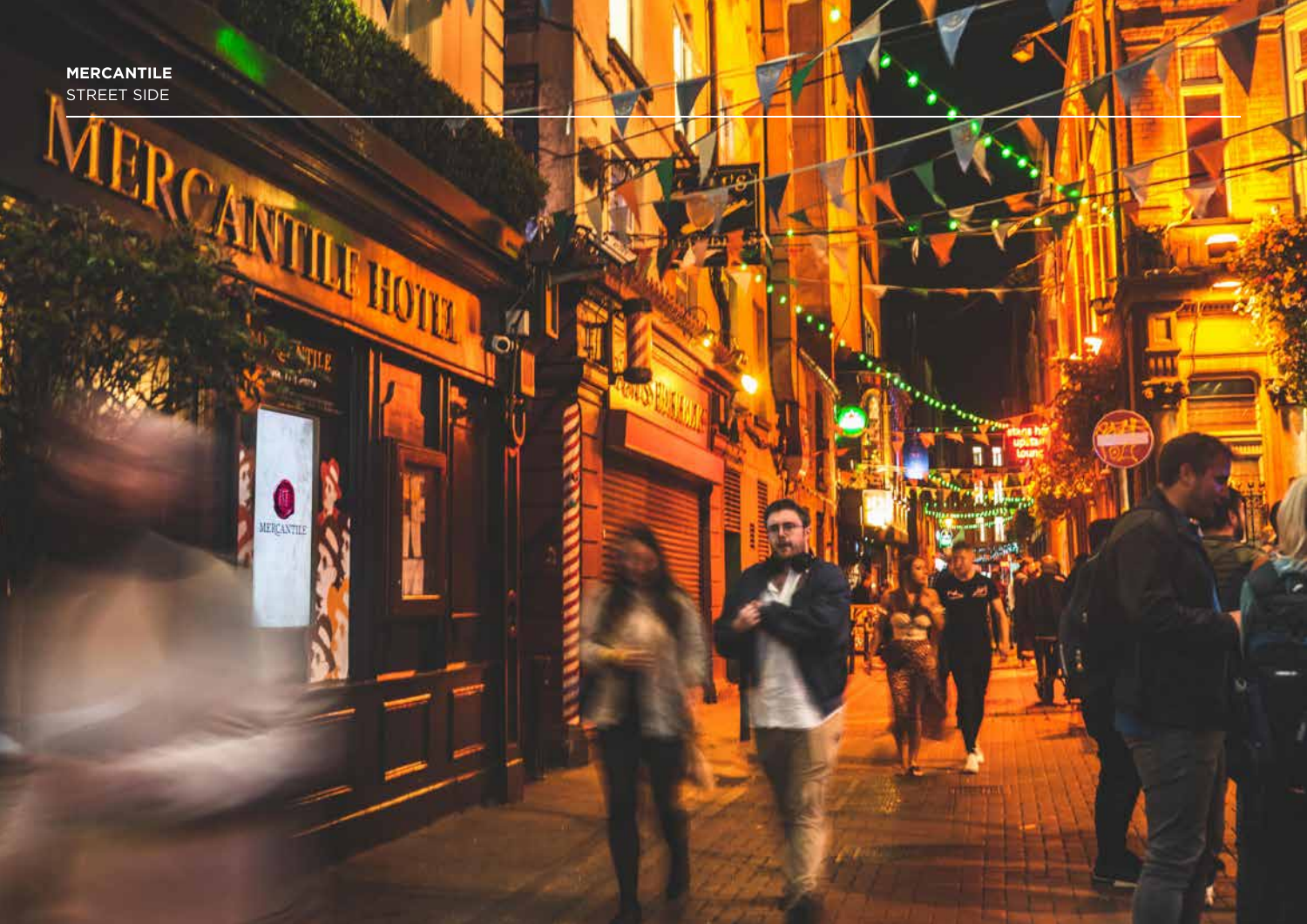#### **MICROMEDIA IN-TRADE STREET SIDE**



J W Sweetman - Quays



Helys - Dame Street

**OINTPIA BOXES STALLS Sholt Bros Theat** 

Olympia Theatre - Dame Street



Lost Lane - Grafton Street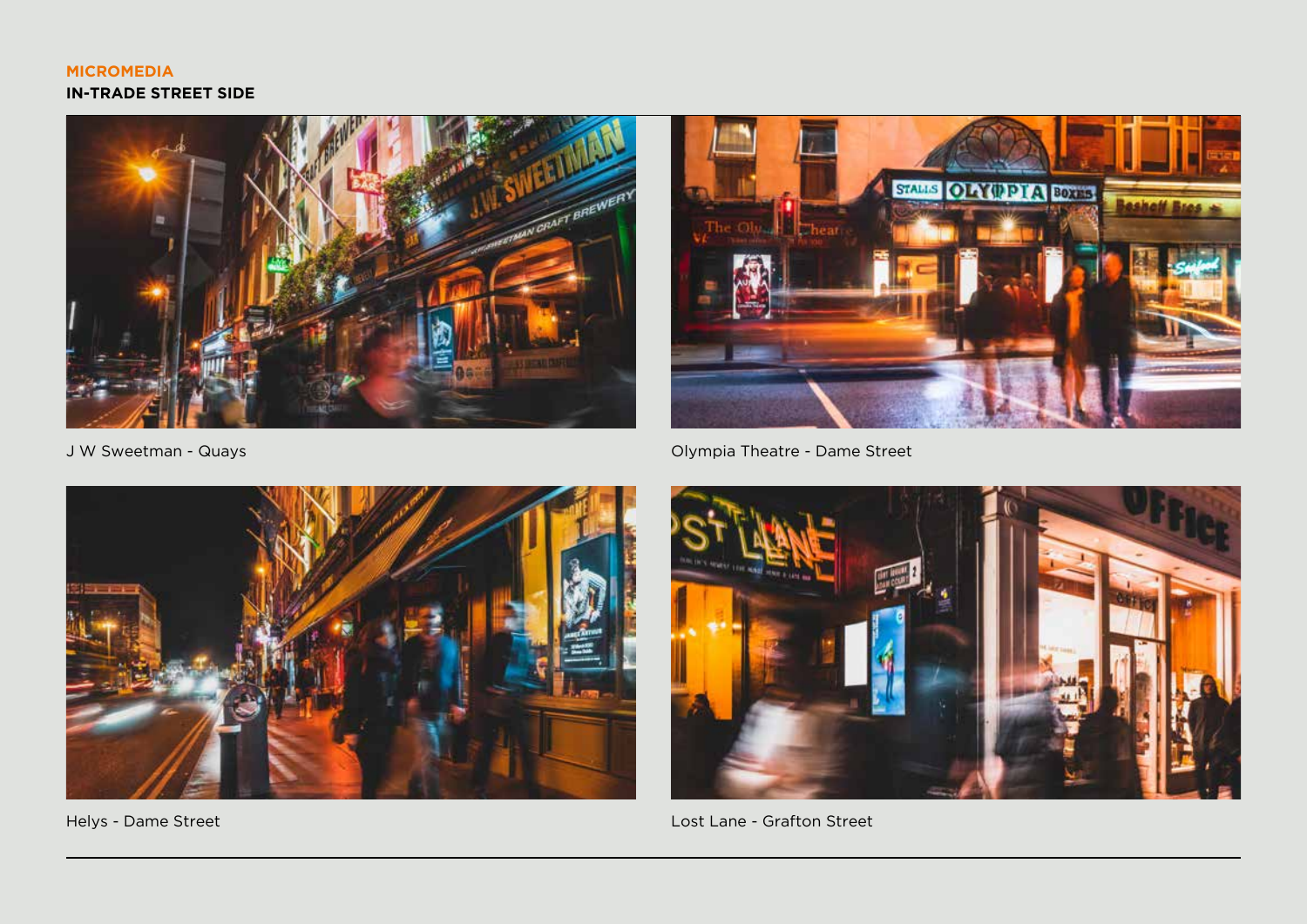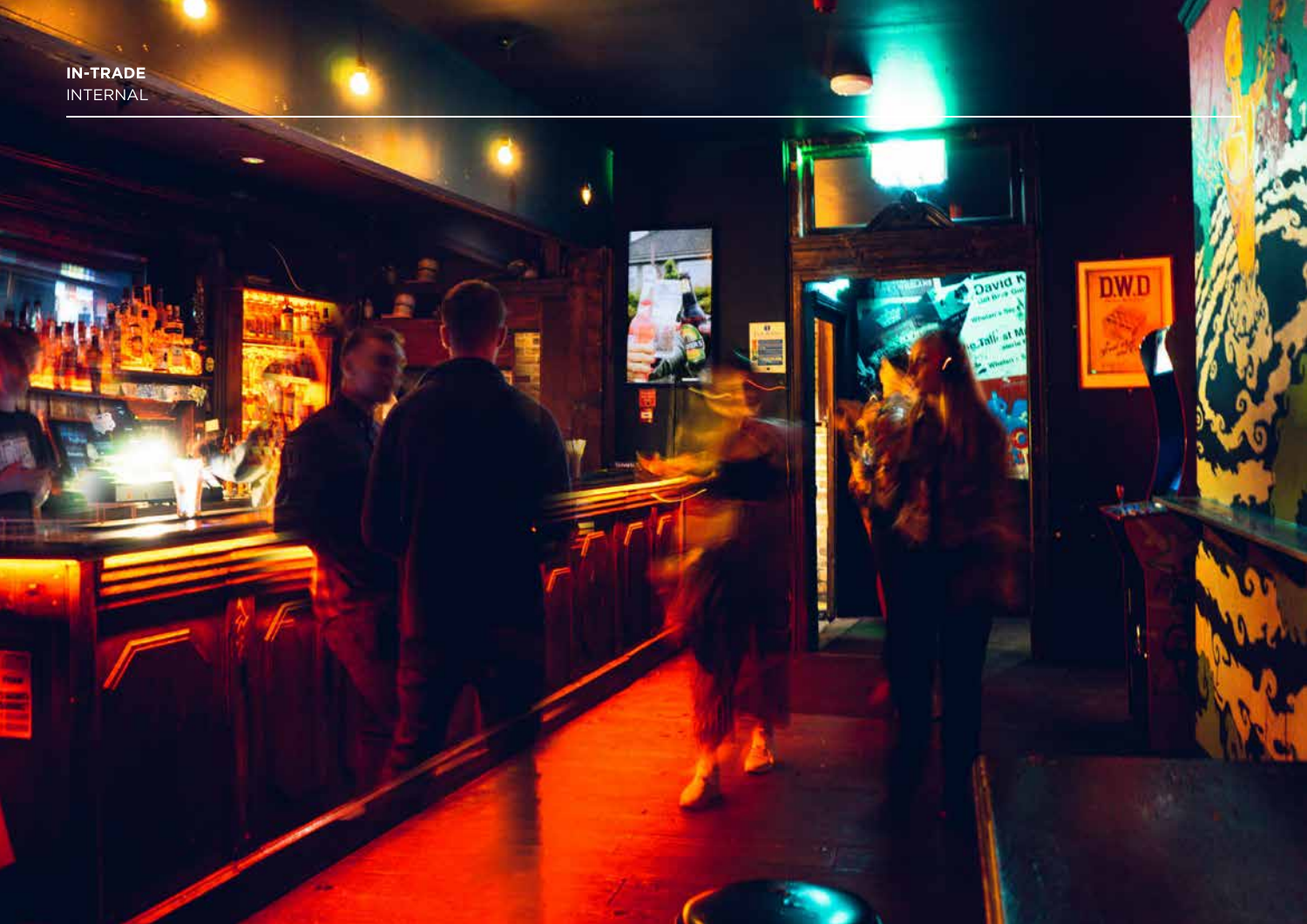

Ned O'Sheas - Bridge Street



All our in-trade screens have dynamic functionality in-built so your content may be real-time activated through weather, location, demographic or events.

Whelans - Wexford Street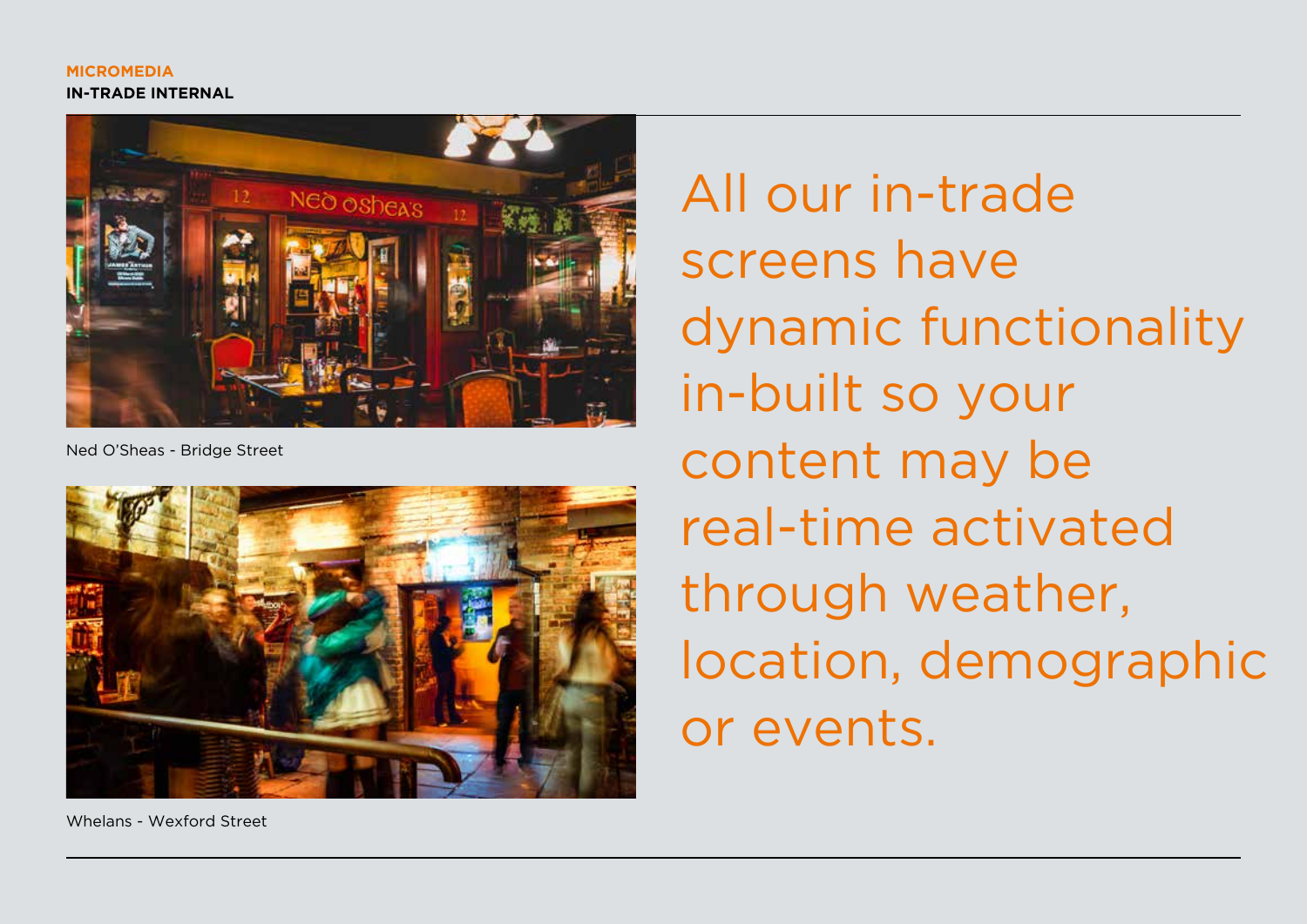**MICROMEDIA** LOOK TO THE LIGHT

## Jam Park, Swords Capacity 2,800

**WIGWAM konic** NFO: WIGWAMOUBLIN.COM/WHATS-0

www.Jam-Park.com

**MDA** 

WIGWAM<br>CARNAVA

FEBRUARY 17

**ENERGY STRUCK**<br> **ENTERNAIS IC**<br>
SAMBA<br>
CARNAVAL KARAOKE